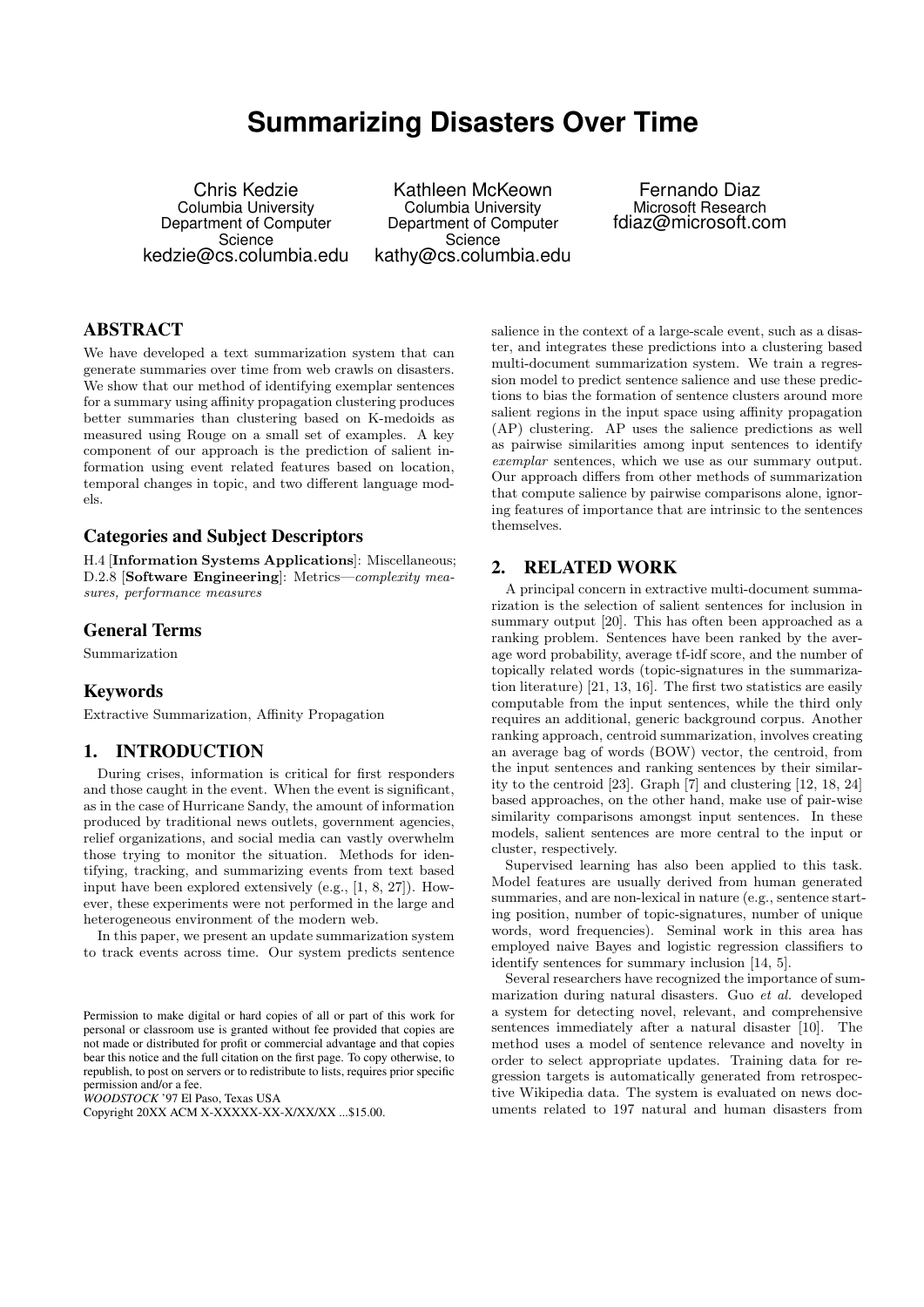2009 to 2011 using variants of Rouge modified to capture novelty, relevance, and comprehensiveness [15]. Wang and Li present a clustering-based approach to efficiency detect important updates during natural disasters [26]. The algorithm works by hierarchically clustering sentences online, allowing the system to output a more expressive narrative structure than Guo et al.. The method is evaluated on official press releases related to Hurricane Wilma in 2005 using Rouge score between the system summary and a manually generated target summary.

This work uses the TREC Stream Corpus data set that is in use by the TREC Temporal Summarization track [9, 2] . Generally, last year's participants used a pipelined approach to build summaries, generally ranking sentences, filtering out all but the most relevant, and then performing some sort of deduplication/redundancy removal step. Ranking approaches ranged from simple query word match to more sophisticated query expansion and and query based language model scoring [17, 28, 3]. Perhaps most similar to our approach, the system of [28] uses a weighted combination of features (similarity to query, named entity frequency, predicate frequency, presence of numerical values, sentence novelty, etc.) to score sentences; sentences above a threshold are added to the summary. Both the weights and the threshold are selected by hand.

Our system seeks to combine the best of these approaches, using supervised learning to predict salience rankings, and directly incorporate this information in a clustering algorithm to bias the formation of sentence clusters around highly salient regions.

## 3. MULTI-DOCUMENT SUMMARIZATION FRAMEWORK

A common approach to automatic summarization is to identify sentences with the highest centrality with respect to the input sentences. Intuitively, sentences with a high degree of centrality are more semantically related to the entire set of input sentences. A summary can thus be obtained by returning the  $k$  most central sentences. This generally implies the calculation of pairwise distances between all sentences [23, 7]. In these approaches, sentences are evaluated extrinsically by their distance to other sentences, either directly [7] or through an aggregate centroid object [23]. The distance between sentences is most commonly the cosine distance of sentence term-vectors, but in general this can be an arbitrary real-valued similarity function.

For some domains, it is very likely that we will have additional background knowledge that could be predictive of sentence salience for the event being summarized. For example, certain kinds of information extracted from the sentence text (e.g., temporal or geographic proximity) can indicate relevance to a given event. It would be difficult to incorporate this kind of salience into the measure of centrality.

For example, consider a cluster of three sentence vectors  $s_1 = (1, 1, 0), s_2 = (1, 1, 1), \text{ and } s_3 = (0, 1, 1).$  Without any other information,  $s_2$  has the highest degree of centrality, i.e. it has the highest average cosine similarity and smallest average Euclidean distance to the other sentences. Now, if we believe that  $s_1$  is  $\alpha$  times more salient than the other sentences, we cannot simply scale  $s_1$  by  $\alpha$ –the average cosine similarity will remain unchanged, since the vector magnitude does not affect the angle and  $s_1$  will have an even greater the average Euclidean distance from the rest. Worse still,  $s_2$ will still be the most representative sentence of the three.

In our approach, the system generates clusters using an affinity propagation algorithm and from each cluster an exemplar sentence is selected that is added to the summary. In the following sections, we show how prior information representing salience can easily be incorporated into the affinity propagation algorithm. We believe the incorporation of salience to be useful in noisy environments (e.g., a web crawl), and that it can help the formation of clusters around the most relevant inputs. Our current system is trained using features derived from location, changes in wording across time and language models that characterize the language of disaster to generate summaries at regular intervals across time. As we develop the system further, we will extend it to generate updates across time, penalizing the salience of concepts already selected by the summarizer to encourage the discovery of novel sentences as the event unfolds.

## 3.1 Data

Our documents for summarization come from the online news portion of the TREC Stream Corpus, a 6.45tb corpus obtained by hourly web crawls from October 2011 through mid February 2013  $[9]$ .<sup>1</sup> Summary events come from the TREC Temporal Summarization track, and include natural disasters like Hurricane Sandy as well as man-made events like a 2012 train accident in Buenos Aires.<sup>2</sup> The track organizers also provide a search query for each event [2]. For each event, we collect the documents that contain all query words and stratify them by the hour they were collected.

For evaluation purposes, the track organizers also provided gold nugget information (i.e. important pieces of information, usually the length of a short clause or sentence). These gold nuggets come from the event's related Wikipedia article and also include the timestamp of when they were added to the page.

To create hourly gold summaries to evaluate our system, we simply take the set of gold nugget information from the start of the event up to the current hour.

#### 3.2 Affinity Propagation

Affinity propagation (AP) is a message passing algorithm that identifies both exemplar data points and assignments of each point to an exemplar. This is done iteratively by passing responsibility and availability messages between data points that quantify the fitness of one data point to represent another, and the fitness of a data point to be represented based on the choices of other data points respectively [6].

AP is parameterized by a  $n \times n$  similarity matrix S and a  $n \times 1$  preference vector  $\pi$ . S is a real-valued matrix where  $S(i, j)$  is the similarity of the *i*-th data point to the *j*-th data point. S does not need to be symmetric.  $\pi$  is a real-valued vector where  $\pi(i)$  expresses our preference that the *i*-th data point can serve as an exemplar a priori of other data points.

In our experiments  $\pi(i)$  is set to the salience prediction from the Gaussian process regression for the  $i$ -th sentence minus an offset. This offset drives most of the preferences negative and reduces the number of returned exemplars to a handful of sentences (around 4-5). For the similarity matrix, we use  $S(i, j) = -\text{dist}(i, j)^2$ , where dist is the Euclidean

<sup>1</sup> http://trec-kba.org/kba-stream-corpus-2014.shtml

<sup>2</sup> http://trec.nist.gov/data/tempsumm2013.html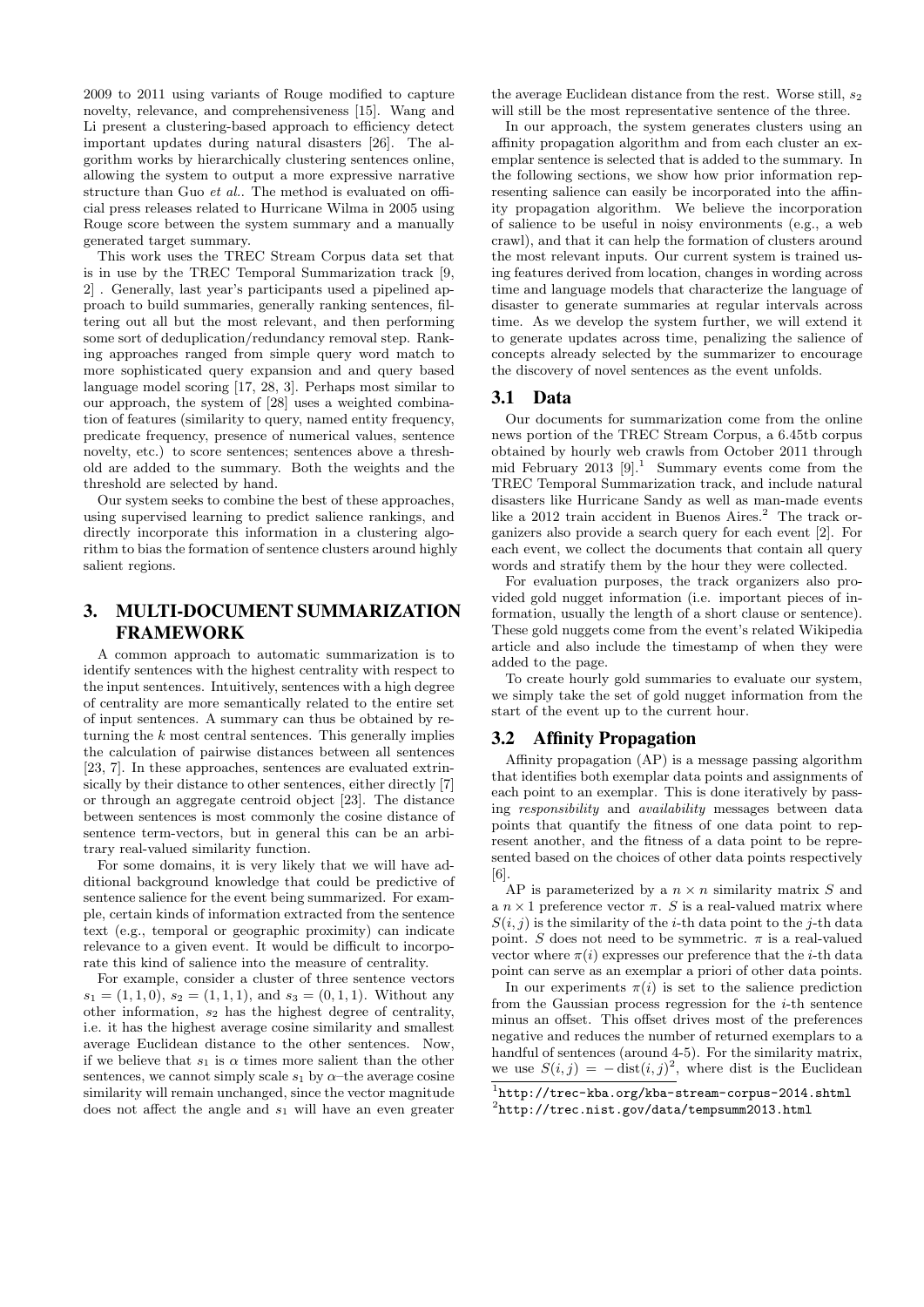distance between the BOW vectors for sentences  $i$  and  $j$ . The summary output is the set  $\mathcal E$  of returned exemplars found after convergence.

AP has two useful properties for summarization. First, the number of clusters identified is determined by the preferences – lower overall preference values will result in fewer clusters. Unlike k-means, we do not have to specify how many clusters we would like to find. Determining the number of clusters in a principled way each time we run the clustering algorithm would be difficult in our setup. Secondly, the arbitrary nature of the preferences and similarity function allow us to incorporate a variety of signals for identifying the best exemplars.

## 3.3 Predicting Sentence Salience

In order to use AP clustering for summarization, we need to assign a preference value to each input sentence. In our approach, we equate a sentence's salience with its preference. A good model of sentence salience should predict higher values for sentences that are more likely to appear in a human generated summary of the event.

To build training data for this regression task, we take a subset of sentences relevant to the TREC events (approximately 1000) and match them to the gold nugget sentence with highest similarity as determined by the sentence similarity system of [11]. We use the real-valued similarity scores as our salience scores for the training sentences.

We want our model to be predictive across different kinds of events so we avoid lexical features. Instead, we extract a variety of features including language model scores, geographic relevance, and temporal relevance from each sentence. These features are used to fit a Gaussian process regression model that can predict the similarity of a sentence to a gold summary [22]. We use the model predicted salience of each sentence as it's preference value in the AP clustering.

#### 3.4 Basic Features

We employ several basic features that have been used previously in supervised models to rank sentence salience [14, 5]. These include sentence length, the number of capitalized words normalized by sentence length, and the number of query words present in the sentence. Query words include the event's type (e.g., earthquake) and are expanded with the event type's WordNet [19] synset, hypernyms, and hyponyms. For earthquake, e.g., we obtain "quake,""temblor," "seism,""aftershock," etc.

## 3.5 Language Model Features

We use two trigram language models, trained using the SRILM toolkit [25], taking as features the average log probability (i.e. the sentence's total log probability normalized by sentence length) from each model. This first model is trained on 4 years (2005-2009) of articles from the Gigaword corpus. Specifically, we use articles from the Associated Press and the New York Times. This model is intended to assess the general writing quality (grammaticality, word usage) of an input sentence and helps us to filter out text snippets which are not sentences (e.g., web page titles). The second model is a domain specific language model. We build a corpus of Wikipedia articles for each event type, consisting of documents from a related Wikipedia category. E.g. for earthquakes, we collect pages under the category Cate-

gory:Earthquakes. This model assigns higher probability to sentences that are focused on the given domain.

#### 3.6 Geographic Relevance Features

Locations are identified using a named entity tagger. For each location in a sentence, we obtain its latitude and longitude using the Google Maps API. We then compute its distance to that of the event location. It is possible for a sentence and an event to have multiple locations so we take as features the minimum, maximum, and average distance of all sentence-event location pairs. Distances are calculated using the Vincenty distance.

#### 3.7 Temporal Relevance Features

Our data consists of hourly crawls of online content and so we exploit the temporality of corpus by capturing the burstiness of a sentence, i.e. the change in word frequency from one hour to the next."Bursty" sentences often indicate new and important data.

Let  $D_t$  be the set of web pages at time t and let  $s =$  $\{w_1, \ldots, w_n\}$  be a sentence from a page  $d \in D_t$ . We calculate the 1-hour burstiness of sentence s from document d at hour  $t$  as

$$
b_1(s, d, t) = \frac{1}{|s|} \sum_{w \in s} \left( \text{tf-idf}_t(w, d) - \frac{\sum_{d' \in D_{t-1}: w \in d'} \text{tf-idf}_{t-1}(w, d')}{|\{d' \in D_{t-1}: w \in d'\}|} \right)
$$

where

$$
\text{tf-idf}_{t}(w, d) = \log \left( 1 + \sum_{w' \in d} 1\{w = w'\}\right)
$$

$$
\times \log \left( \frac{|D_{t}|}{1 + \sum_{d' \in D_{t}} 1\{w \in d'\}} \right)
$$

.

We similarly find the sentence's 5-hour burstiness. In addition to burstiness, we also include the sentence's average tf-idf and hours since the event in question started as features.

#### 4. EXPERIMENTS

We carried out a small set of initial experiments on one event. We collected a subset of pages from the TREC Stream Corpus that were relevant to a 2012 earthquake off the coast of Guatemala, and further subdivided this collection by the hour they were created. For each hour we generated a summary using the AP clustering algorithm.

We also generated baseline summaries using the  $k$ -medoids (using the Partitioning Around Medoids algorithm), setting  $k = |\mathcal{E}|$ , i.e. the number of exemplar sentences returned by the AP. Because  $k$ -medoids begins with a random initialization, we took the best (minimum average distance) result of 100 restarts.

Table 1 shows example output of the AP and k-medoids generated summaries. Sentences are ranked by preference score, although preference has no effect on the k-medoids algorithm. Quantitatively, AP exemplar sentences had higher predicted sentence quality scores (preferences) than the cluster medoids. Qualitatively, the AP method appears to select more general details about the earthquake. Looking at the third sentence selection in table 1, we can see that  $k$ -medoids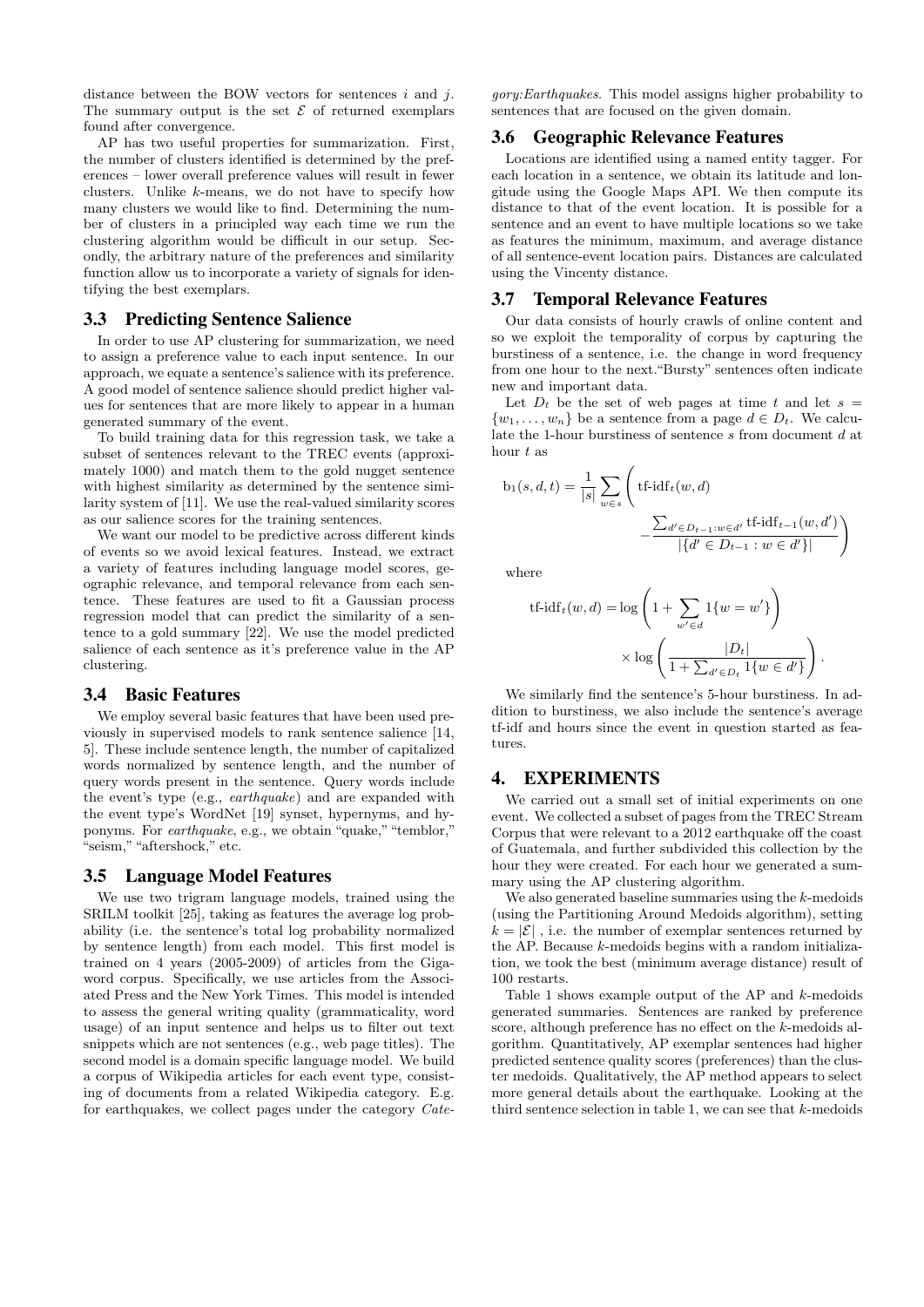| Preference | AP Clustering                                       | Preference | $k$ -Medoids Clustering                            |
|------------|-----------------------------------------------------|------------|----------------------------------------------------|
| 9.010      | The magnitude-7.5 quake, about 20 miles deep,       | 9.010      | The magnitude-7.5 quake, about 20 miles deep,      |
|            | was centered off the town of Champerico .People     |            | was centered off the town of Champerico .People    |
|            | fled buildings in Guatemala City, in Mexico City    |            | fled buildings in Guatemala City, in Mexico City   |
|            | and in the capital of the Mexican state of Chiapas  |            | and in the capital of the Mexican state of Chiapas |
|            | , across the border from Guatemala                  |            | , across the border from Guatemala                 |
| 9.010      | A reporter in the town of San Marcos, about 80      | 3.007      | "Things fell in my kitchen." Perez said more than  |
|            | miles north of the epicenter, told local radio sta- |            | 2,000 soldiers were deployed from a base in San    |
|            | tion Emisoras Unidas that houses had collapsed      |            | Marcos to help with disaster relief.               |
|            | onto residents and smashed televisions and other    |            |                                                    |
|            | appliances had been scattered into the streets.     |            |                                                    |
| 9.007      | The local fire department said on its Twitter ac-   | 3.007      | Ingrid Lopez, who went to the hospital with a 72-  |
|            | count that a school had collapsed and eight in-     |            | year-old aunt whose legs was crushed by a falling  |
|            | jured people had been taken to a nearby hospital.   |            | wall, said she had waited hours for an X-ray.      |
| 7.008      | There are three confirmed dead and many missing     | 1.007      | Hundreds of people crammed into the hallways       |
|            | after the strongest earthquake to hit Guatemala     |            | of the small town hospital waiting for medical     |
|            | since a deadly 1976 quake that killed 23,000.       |            | staff to help out hundreds of injured family mem-  |
|            |                                                     |            | bers, some complaining they were not getting care  |
|            |                                                     |            | quickly enough.                                    |

Table 1: Example summary using affinity propagation (left) and  $k$ -medoids (right)

| Method       | ROUGE-1 |  |  | ROUGE-2                                                                                              |  |                             | ROUGE-3 |       |       |
|--------------|---------|--|--|------------------------------------------------------------------------------------------------------|--|-----------------------------|---------|-------|-------|
|              |         |  |  | Recall   Prec. $\parallel$ F-1 $\parallel$ Recall   Prec. $\parallel$ F-1 $\parallel$ Recall   Prec. |  |                             |         |       | $F-1$ |
| $k$ -medoids | 0.127   |  |  | 0.414   0.181    0.025   0.076   0.035    0.003   0.010                                              |  |                             |         |       | 0.005 |
| ΔP           | 0.117   |  |  | $0.440 \mid 0.173 \mid \mid 0.022$                                                                   |  | $0.082 \pm 0.033 \pm 0.004$ |         | 0.015 | 0.006 |

#### Table 2: ROUGE scores for k-medoids and affinity propagation methods

selects a personal experience that was reported. This is perhaps less newsworthy or reportable compared to the third sentence in in the AP generated summary which reports a notable structure collapse and injuries related to the quake. We believe AP results in a more readable and informative summary, although we have yet to perform a rigorous human evaluation of the summary output.

We evaluated both algorithms with the ROUGE toolkit [15]. N-ROUGE works by calculating the n-gram recall and precision of an automatically generated summary in reference to a model summary. We created model summaries by taking the gold nugget sentences with timestamps up to and including the current system time as the gold summary for that hour.

Table 2 shows average recall, precision, and F-measure for various orders of ROUGE score. AP demonstrated consistently higher precision than our baseline. While not statistically significant, it is difficult to show significance with Rouge using a small test; we hope further tests will confirm this improvement. On average, the AP summaries were slightly shorter than the baseline, which would partially explain this difference. It is also possible that our language models are biased toward shorter sentences; we are more likely to have seen a shorter sentence in the language model input. We are currently adapting our summarizer to add updates over time, and maintaining precision will be important to prevent topic drift.

## 5. CONCLUSIONS AND FUTURE WORK

We have developed a summarizer that can generate summaries over time from web crawls on disasters. We show

that our method of identifying exemplar sentences for a summary using AP clustering produces summaries with higher precision compared to those based on clustering with Kmedoids. A key component of our approach is the prediction of salient information using features based on location, temporal changes in topic, and two different language models.

Currently, we run each hour of summarization independently. In order to avoid repeating information, we would like to incorporate previously chosen exemplars in the preference computation. One possibility would be to down-weight a candidate exemplar's preference based on its similarity to previous exemplars.

Secondly, we would like to do more intelligent inference of missing geographical information since not all sentences contain locations. Currently we are using mean values for missing data.

Finally, we would like to experiment with non-symmetric similarity matrices, specifically using narrative chains [4]. Under this model  $S(i, j)$  would express the likelihood that the events in sentence  $j$  precede the events in sentence  $i$ . We hope such a parameterization would promote more causally motivated sentences into exemplar positions, which would better describe the disaster event domain.

## 6. REFERENCES

- [1] J. Allan, J. G. Carbonell, G. Doddington, J. Yamron, and Y. Yang. Topic detection and tracking pilot study final report. 1998.
- [2] J. Aslam, M. Ekstrand-Abueg, V. Pavlu, F. Diaz, and T. Sakai. Trec 2013 temporal summarization. In Proceedings of the 22nd Text Retrieval Conference